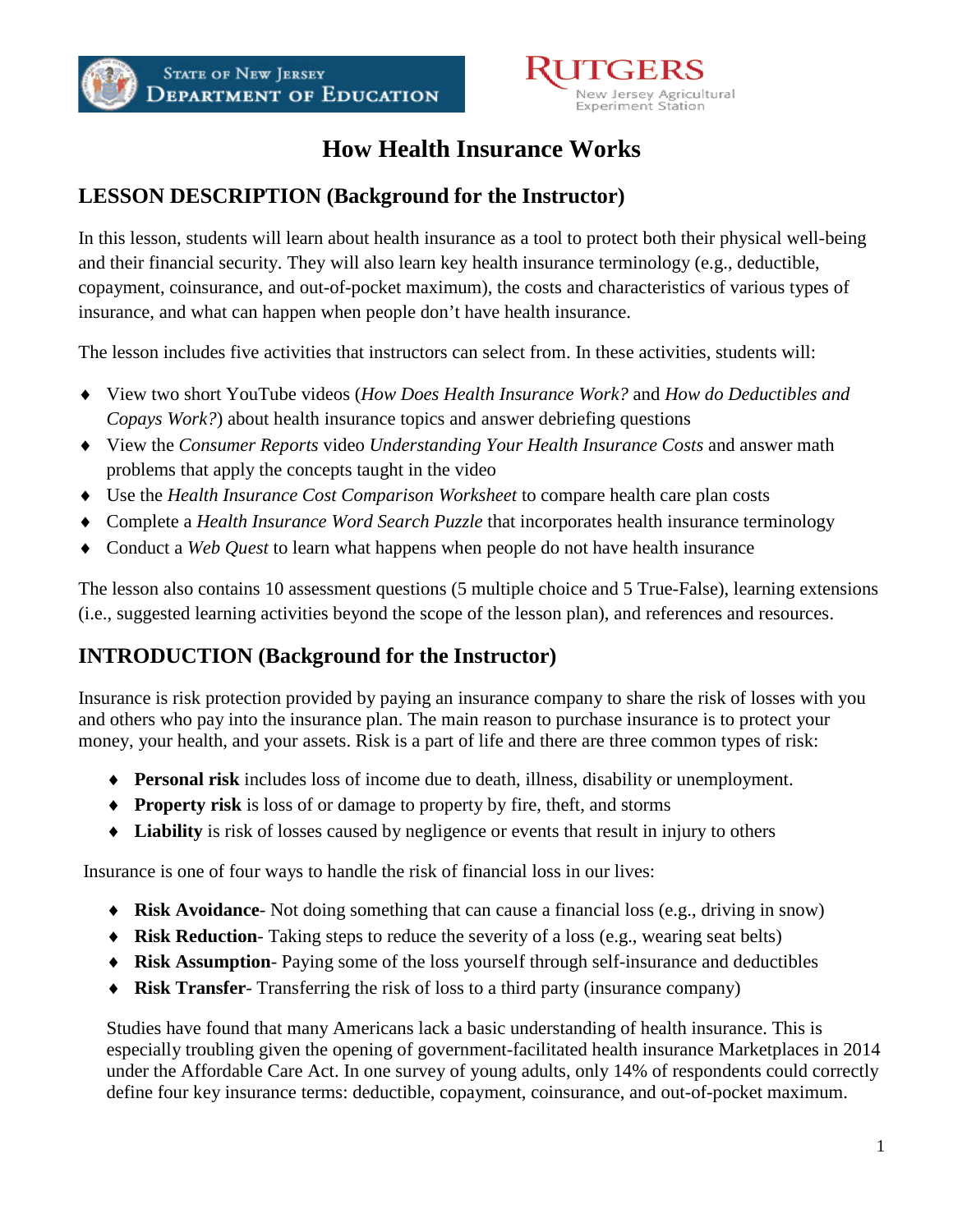An insurance *policy* is a written contract with an insurance company. The policy spells out what is and is not covered. *Coverage* is what the insurance policy will pay for. Most health insurance policies provide coverage on a yearly basis and charge premiums monthly or quarterly. The *premium* is the cost of the contract or policy. It refers to the amount people pay to have health insurance whether they use it or not.

In situations where policyholders want their insurance policy to pay for a loss, they will file a *claim*. Claims can be accepted or denied depending upon the amount of coverage available, policy exclusions, and other factors. Most insurance policies require policyholders to pay a part of each claim. The *deductible* is the amount that an insured person will pay before the insurance company pays. Generally speaking, the higher the amount of the deductible, the lower the premium for a specific amount of insurance. By choosing a higher deductible amount, policyholders are indicating a willingness to assume more out-of-pocket costs.

*High deductible health care* (HDHC) plans have somewhat lower premiums than traditional plans. However, the deductible, or amount that a consumer pays before insurance pay benefits, is higher than the deductible of conventional plans. High deductible plans are often tied to Health Savings Accounts or HSAs. HSAs are tax-free employee savings accounts to cover deductibles and other out-of-pocket medical costs.

Two other key health insurance terms that are often confused because they sound similar are copayment and coinsurance. A *copayment* is a specific dollar amount charged for a health care product or service. Examples include a \$10, \$15, or \$25 copayment for prescription drugs or for a doctor's office visit.

*Coinsurance* is the percentage (e.g., 20%) of a covered service that a consumer is expected to pay up to a specified maximum amount known as the stop-loss amount or *out-of-pocket maximum*. A typical coinsurance cost split is 80/20 with the insurer paying the larger percentage (80%). For an \$8,500 medical bill with a \$250 deductible and 80/20 coinsurance with a \$5,000 limit on out-of-pocket costs, a consumer would pay \$1,250 (\$250 deductible  $+$  \$1,000 coinsurance; 20% of \$5,000) and the insurer would pay  $$7,250$  (\$4,000 coinsurance  $+$  \$3,250 remaining charges above the out-of-pocket maximum).

Some policies should be avoided because they are extremely costly, narrow in scope, and/or redundant. Types of policies that generally fall into this category include so called "dread-disease" policies that cover only named illnesses (e.g., cancer), accidental death insurance, and policies that pay a limited amount of daily coverage that is far less than typical health care expenses.

When selecting a health care plan, consumers should follow the "Rule of Three" and compare at least three policy providers. When comparing policies, they should look for coverage that best aligns with their financial resources (e.g., amount of emergency savings), health history, and expected family medical needs.

Under the Affordable Care Act (ACA), all Americans (with a specific set of exclusions) are expected to maintain health insurance. The health care plans available in ACA Marketplaces (i.e., online "stores") are sometimes referred to as "The Metals" because of the names given to the four tiers of coverage. As with the Olympics, where metals indicate a different level of quality, the metal tiers vary in the amount of costsharing between insurance companies and patients. Plan range from *Bronze* to *Silver* to *Gold* to *Platinum*.

The real difference between each metal tier is that each metal represents the percentage that an insurance company will have to pay versus the amount a person will have to pay out-of-pocket. A *Bronze Plan* will cover 60% of health care costs with the consumer responsible for paying 40%. For *Silver* plans, insurance companies will pay 70% of costs and the consumer pays 30%.

For *Gold* Plans, the split is 80% insurer-20% consumer and, for *Platinum* plans, the split is 90%-10%. In general, the higher percentage of expenses that an insurance company covers, the more the consumer will pay for the premiums but the smaller the out of pocket expenses are likely to be. Platinum plans are best for people who plan to use a lot of health care services and Bronze plans are best for those who don't plan to.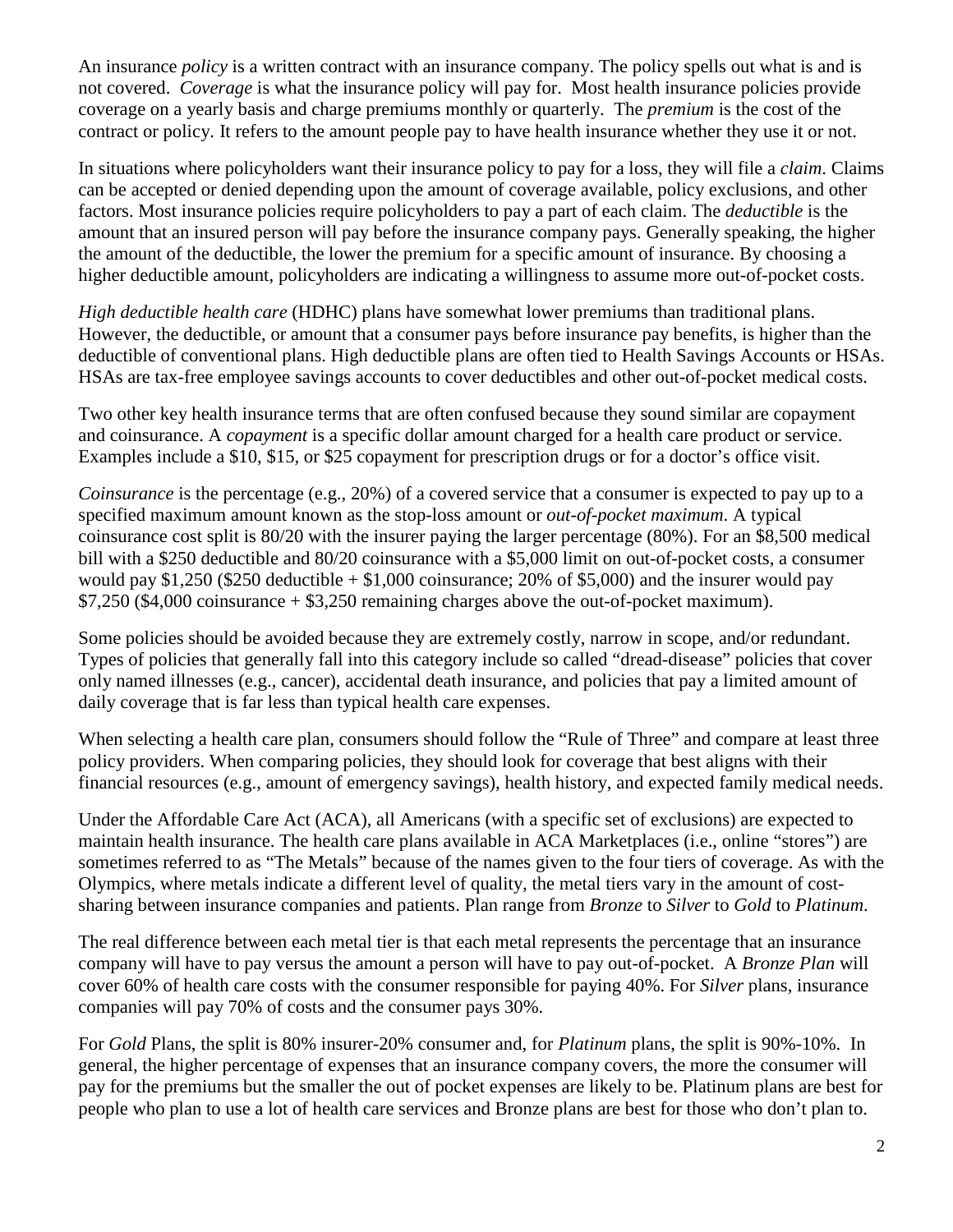## **OBJECTIVES**

Students will be able to:

- ♦ Explain common health insurance terms such as deductible, coinsurance, and copayment.
- ♦ Complete math problems that apply health insurance terminology.
- Compare the costs and features of various health insurance plans.
- ♦ Explain what can happen when people lack health insurance.
- ♦ Explain the four metal tiers of health insurance coverage under the Affordable Care Act (ACA).
- ♦ Demonstrate an understanding of insurance topics via completion of the lesson plan learning activities.

# **NEW JERSEY PERSONAL FINANCIAL LITERACY STANDARD**

♦ Standard 9.1.12.G.3: Compare the cost of various types of insurance for the same product or service, given different liability limits and risk factors See<http://www.state.nj.us/education/aps/cccs/career/FLFAQ.htm#gradcredit> and <http://www.state.nj.us/education/cccs/2014/career/91.pdf> for information about Standard 9.1

## **TIME REQUIRED**

45 to 180 minutes (depending upon student progress and content depth and number of activities used)

## **MATERIALS**

- ♦ *What Do I Already Know About Health Insurance?* activity handout
- ♦ YouTube Video (2:13) *How Does Health Insurance Work?:* <https://www.youtube.com/watch?v=M1yzSOxxAjk>
- ♦ YouTube Video (2:38): *Ho do Deductibles and Copays Work?: <https://www.youtube.com/watch?v=kT3H9pBP8fg>*
- ♦ *Health Insurance Handout* activity handout
- ♦ YouTube Video (4:54): *Understanding Your Health Insurance Costs*: <https://www.youtube.com/watch?v=DBTmNm8D-84>
- ♦ *Health Insurance Math* activity handout
- ♦ *Bronze, Silver, Gold, or Platinum: How to Choose the Right Level of Coverage* (Consumers Union): [http://consumersunion.org/research/bronze-silver-gold-or-platinum-how-to-choose-the-right-level-of](http://consumersunion.org/research/bronze-silver-gold-or-platinum-how-to-choose-the-right-level-of-coverage-in-covered-california/)[coverage-in-covered-california/](http://consumersunion.org/research/bronze-silver-gold-or-platinum-how-to-choose-the-right-level-of-coverage-in-covered-california/)
- ♦ *Health Insurance Cost Comparison Worksheet* activity handout
- ♦ *Health Insurance Word Search Puzzle a*ctivity handout
- ♦ *Web Quest: What Happens if You Don't Have Health Insurance?* activity handout
- ♦ *Health Insurance Quiz* (ASSESSMENT)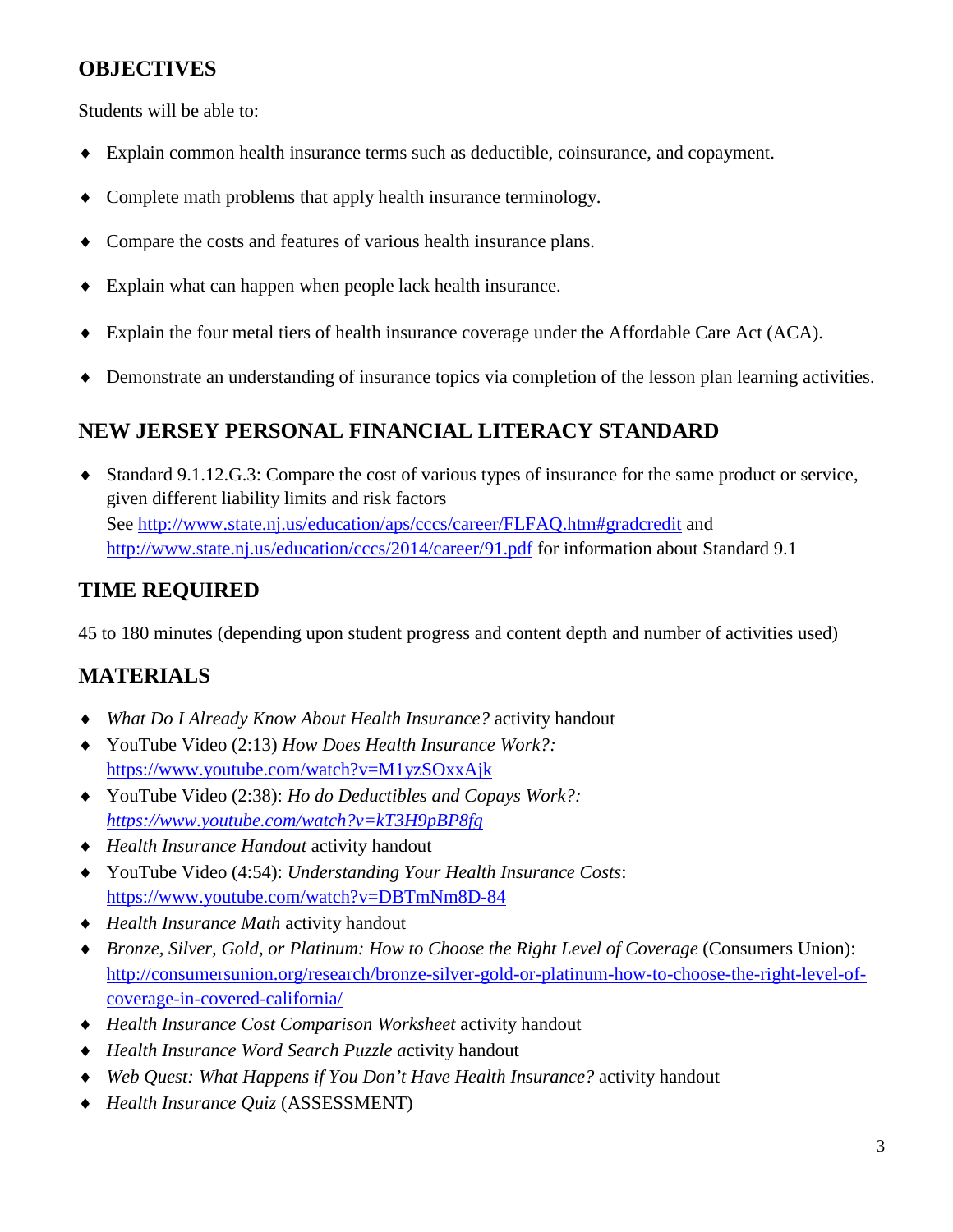*Teachers are encouraged to use as many of the student learning activities as time permits to provide a fuller understanding of health insurance. The activities can also be used for extra credit assignments, homework, or after-school activities.*

### **PROCEDURE**

1. Explain that health insurance is in the news a lot. The U.S. population is aging and requires more health care services and implementation of the Affordable Care Act (ACA) requires all Americans (with a specific set of exclusions) to have health insurance. As an introductory activity, distribute the *What Do I Already Know About Health Insurance?* activity handout and ask students to complete the five questions. Debrief their answers with the entire class.

*Answers will likely vary. Students may have some good stories (positive or negative) to share about their experiences (or those of their family) using health insurance. Probe to see what they have observed or heard about health insurance via print or electronic news media, television and movies, or other sources. Make a list of their questions about health insurance to incorporate into class discussions.*

2. **Activity 1:** Distribute the *Health Insurance Handout* activity handout. Show the two short Humana whiteboard-style videos (*How Does Health Insurance Work?* and *How Do Deductibles and Copays Work*?) and ask students to answer the debriefing questions. Below are answers to the *Health Insurance Handout* questions:

#### **How does health insurance work?**

The risk of incurring large bills for medical treatment is spread across a large group of people to pay for the losses of a relatively small percentage of policyholders; healthy people pay for the expenses of others who need medical treatment (e.g., delivery of a baby and treatment of injuries from an accident)

#### **What are the financial benefits of having health insurance?**

Health insurance reduces the risk of financial disaster (i.e., incurring a large medical debt). Instead of having to pay, perhaps, tens of thousands of dollars in medical expenses, a policyholder's out-of-pocket expenses are limited to a deductible, copayments, and coinsurance. Another benefit (not covered in the video) is avoiding the fee charged under the Affordable Care Act to those who lack health insurance

#### **What is the term used to describe the payment made to maintain a health insurance policy?**

Premium; it may be paid monthly or quarterly or as a deduction from a worker's paycheck

#### **How does the term "safety in numbers" apply to health insurance?**

Individual policyholders combine their purchasing power by each paying premiums to an insurance company. Through economies of scale and pooling of risk, they are able to cover catastrophic medical expenses that, individually, they would not be able to afford

#### **What is the term used to describe the amount of money that policyholders must pay themselves for health care services before health insurance benefits begin?**

Deductible; until the annual deductible amount is paid, no health benefits can be paid. This is why it is a good idea to have an adequate emergency fund set aside equal to at least three to six months expenses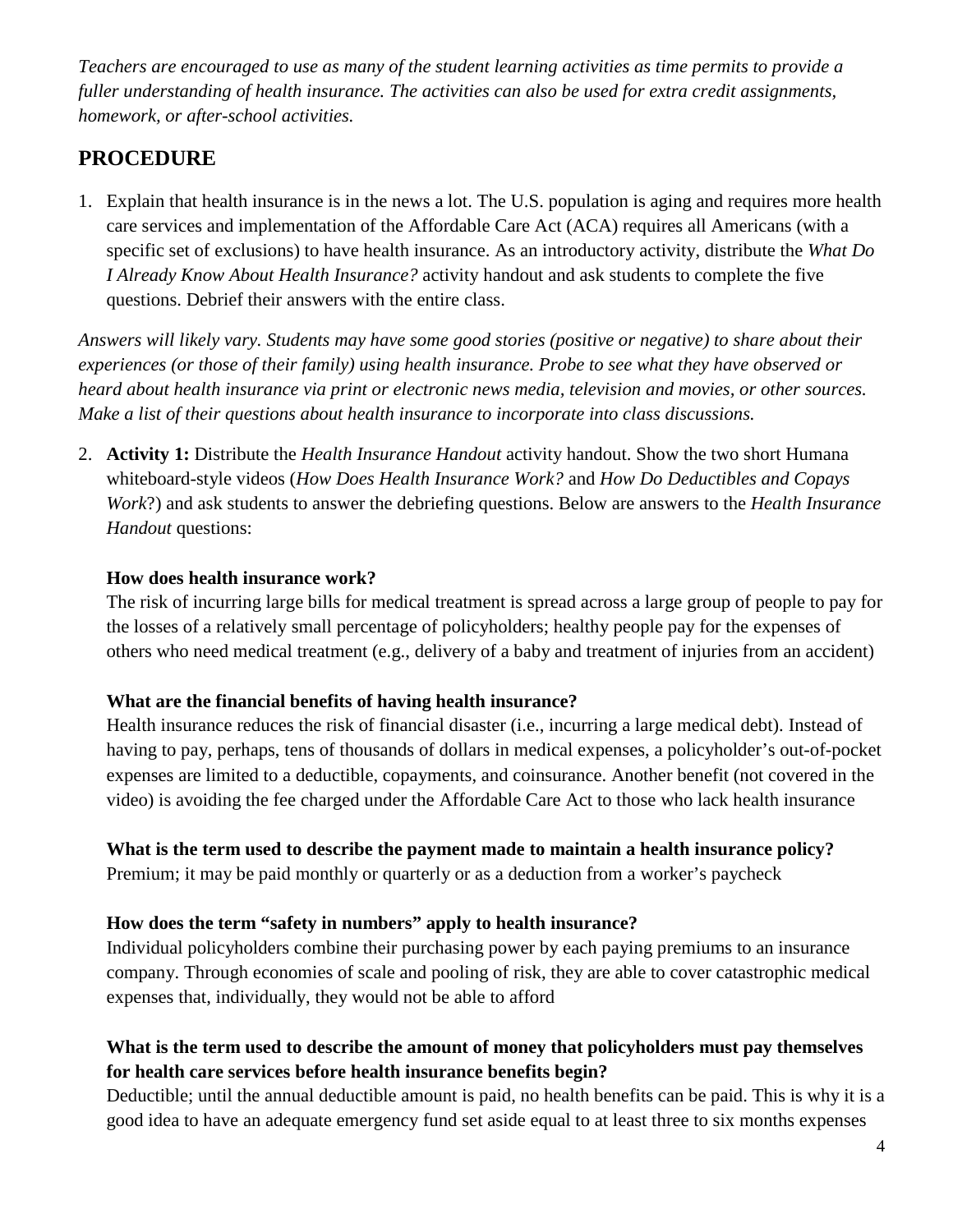#### **What is the relationship between insurance premiums and deductibles?**

Generally speaking, when deductibles increase (say, from \$250 to \$500), premiums decrease. This is because policyholders with a higher deductible are assuming more risk of loss and their policies are priced accordingly. Increasingly common in health insurance plans provided by employers are high deductible policies with large four-figure deductibles (see [http://www.consumerreports.org/health](http://www.consumerreports.org/health-insurance/downside-of-high-deductible-health-insurance/)[insurance/downside-of-high-deductible-health-insurance/\)](http://www.consumerreports.org/health-insurance/downside-of-high-deductible-health-insurance/).

#### **With an unpaid \$1,000 annual deductible and \$800 medical bill, how much will insurance pay?** Nothing because the annual insurance deductible has not yet been met

**What is the term used to describe the set price (e.g., \$15) that people pay when they see a doctor?**  Copayment; it is generally a small percentage of the total bill (e.g., \$15 toward a \$100 office visit)

#### **What is the term used to describe the percentage of covered medical expenses paid by health insurance after the annual deductible is met?**

Coinsurance; it is generally a percentage of the remaining covered amount. For example, a policyholder might have to pay 20% of this expense and the health insurance provider would pay the other 80%

#### **What is the term for the maximum amount that someone is responsible for paying out-of-pocket for health insurance claims in one year?**

Out-of-Pocket Maximum (a.k.a., Maximum Out-of-Pocket); this is typically a four figure number and policyholders should have this amount set aside in an emergency fund "just in case" it is needed

3. **Activity 2:** Distribute the *Health Insurance Math* activity handout. Show the *Consumer Reports* video *Understanding Your Health Insurance Costs* and ask students to answer the debriefing questions. Below are the correct answers for the three different amounts of medical expenses in the problems:

#### **Let's say your health insurance plan has the following features:**

- *Deductible:* **\$500**
- *Coinsurance:* **80/20 (you pay the 20%; insurance company pays 80%)**
- *Out-of-Pocket Maximum:* **\$5,000**

#### **Now, let's say that you go to the hospital and incur \$7,500 worth of medical expenses. How much do you have to pay out of pocket?**

Start by subtracting your deductible from the total expense amount:

#### **\$7,500 - \$500 = \$7,000**

Remember that you have to pay the deductible before the insurance kicks in. Then you have to pay 20% of the \$7,000, which would be:

\$7,000 x 
$$
0.20 = $1,400
$$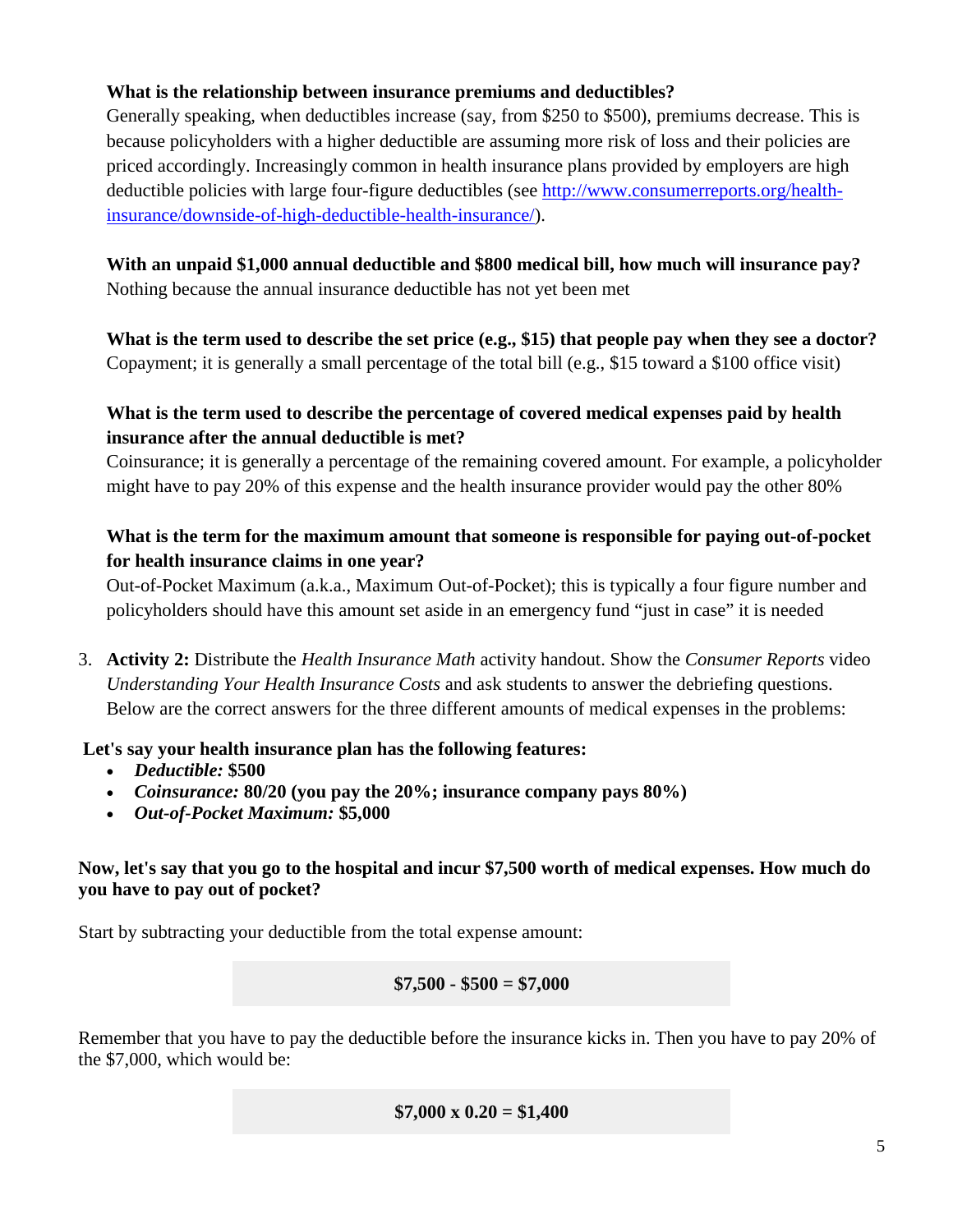All in all, you will have to pay \$1,900 out of pocket (\$500 deductible + \$1,400 of coinsurance). You will have to continue paying out of pocket until your total out-of-pocket expenses reach the \$5,000 maximum set in your policy. At that point, you will no longer pay any more coinsurance.

#### **What would be your out-of-pocket cost for \$20,000 of annual medical expenses?**

 $$20,000 - $500 = $19,500$ 

 $$19,500 \text{ x} \ .20 = $3,900$ 

 $$500 + $3,900 = $4,400$  out-of-pocket expense (under the \$5,000 out-of-pocket maximum)

#### **What would be your out-of-pocket cost for \$40,000 of annual medical expenses?**

 $$40,000 - $500 = $39,500$ 

 $$39,500 \text{ x } .20 = $7,900$ 

 $$500 + $7,900 = $8,400$  (over out-of-pocket maximum) so total out-of-pocket expense = \$500 + \$5,000 = \$5,500

**Reference:** <http://www.investopedia.com/university/insurance/insurance4.asp>(Investopedia)

4. **Activity 3:** Distribute copies of the Consumers Union publication *Bronze, Silver, Gold, or Platinum: How to Choose the Right Level of Coverage* [\(http://consumersunion.org/research/bronze-silver-gold-or](http://consumersunion.org/research/bronze-silver-gold-or-platinum-how-to-choose-the-right-level-of-coverage-in-covered-california/)[platinum-how-to-choose-the-right-level-of-coverage-in-covered-california/\)](http://consumersunion.org/research/bronze-silver-gold-or-platinum-how-to-choose-the-right-level-of-coverage-in-covered-california/). Ask students to read it and form small groups. Distribute the *Health Insurance Cost Comparison* activity handout and ask students to work together to answer the questions on the handout. Answers to the questions are shown below:

#### **Why are health insurance plans sold in Marketplaces labeled with the names of metals like the medals given to athletes at the Olympics?**

The metal tier ranking system was used to name Marketplace policies and make health insurance easy to understand by consumers. The metal tiers are "user-friendly" and allow consumers to compare and contrast different health insurance policies. Plans with a higher metal ranking (e.g., Platinum versus Gold and Gold versus Silver) are typically more generous than those with a lower metal ranking but they will also cost more (i.e., higher premiums). Metal tiers are an estimate of how much a health care plan will pay and involve estimates and trade-offs (e.g., pay a higher premium now or higher out-of-pocket costs later).

#### **What is the relationship between metal tiers and health insurance premiums?**

Higher tier plans (Gold and Platinum) typically charge higher premiums than lower-tier plans (Bronze and Silver). The trade-off, however, is that, when you buy health insurance policies in the lower metal tiers, you will have more out-of-pocket expenses (deductibles, copayments, and coinsurance) should you need medical care. The part of medical bills that consumers pay is known as cost-sharing. Plans with the highest premiums have the lowest cost-sharing. Silver plans, which are often recommended, and- in fact- required for certain income-based cost reductions, have moderate premiums and moderate cost-sharing. They are in the middle of the box on page 2 and are not at either extreme.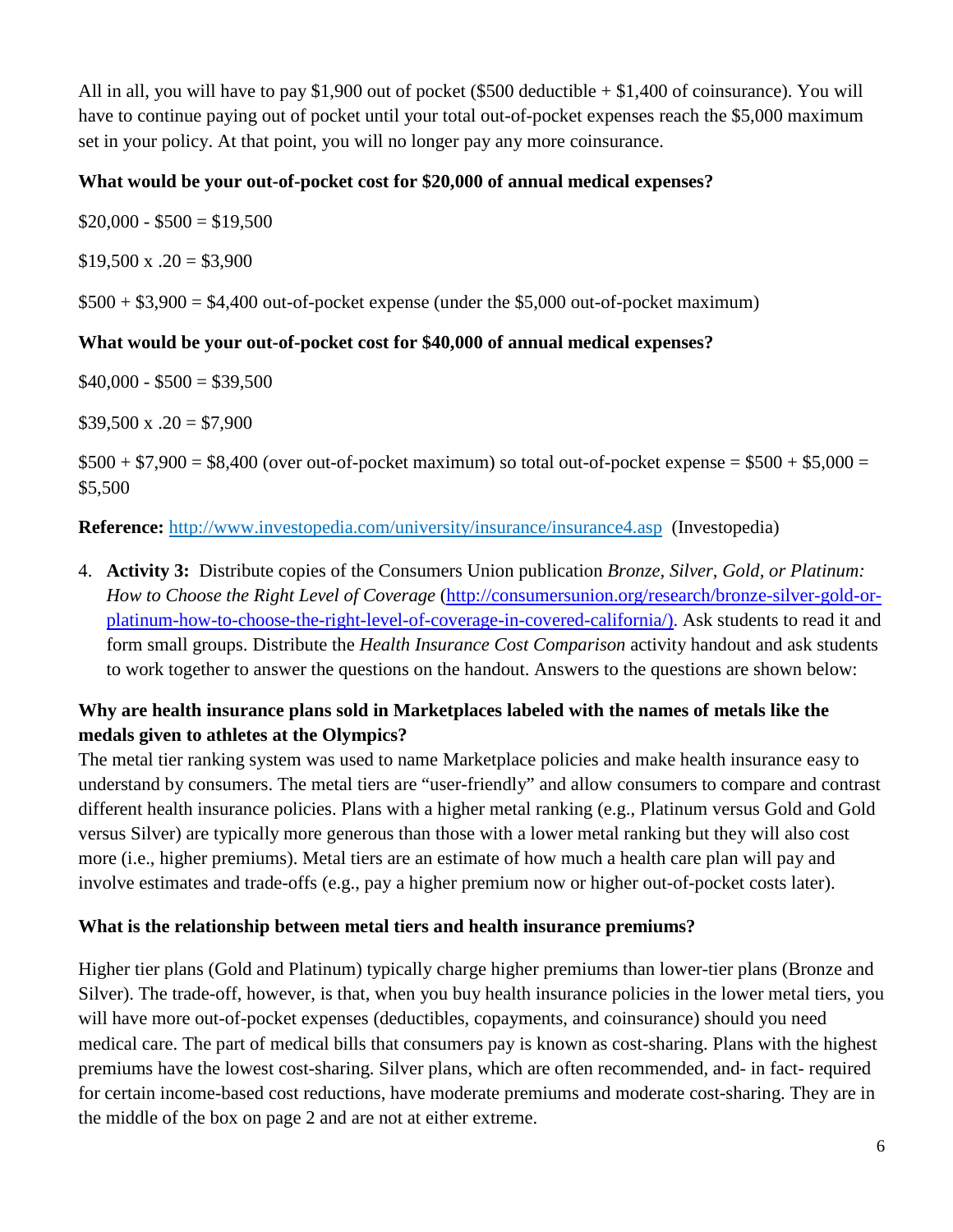#### **What do you notice about the sample cost numbers in Table 1?**

There is an inverse relationship between the monthly premium of the four different tier plans and the outof-pocket cost for a primary care doctor visit, non-preferred brand drug, and urgent care visit. As the metal tier gets higher, the out-of-pocket cost for these three health care products or services goes down. The difference in cost between the highest and lowest levels (Platinum versus Bronze) is significant: \$217 per month (\$2,604 per year) for the premium. The Platinum versus Bronze differentials for out-of-pocket costs for each primary care doctor visit, non-preferred brand drug, and urgent care visit, respectively, are \$40, \$60, and \$80, respectively. Also, there is a larger gap between the monthly premium for a Bronze versus Silver policy (\$387 - \$289 = \$98) than for a Platinum versus Gold policy (\$506 - \$470 - \$36). Actual amounts consumers pay are affected by income-based eligibility for tax subsidies as well as premium costs.

#### **Why should consumers look closely at Silver level health insurance plans?**

Income-based cost-sharing reductions are only available to consumers who buy a Marketplace Silver plan.

#### **What is a Catastrophic plan?**

A health insurance plan with very high deductibles available to people age 30 and younger.

### **Who would be a good candidate for a Bronze plan in the health insurance marketplace?**

A person with limited financial resources who doesn't anticipate needing a lot of health care services.

#### **Who would be a good candidate for a Silver plan in the health insurance marketplace?**

A person who wants to balance premiums and out-of-pocket expenses and/or qualifies for cost-sharing reductions based on income and family size. The ACA requires a Silver plan for cost-sharing reductions.

#### **Who would be a good candidate for a Gold plan in the health insurance marketplace?**

A person who wants to save on premiums (versus a Platinum plan) and keep out-of-pocket costs low.

#### **Who would be a good candidate for a Platinum plan in the health insurance marketplace?**

A person with adequate income to pay the highest premium who plans to use a lot of health care services.

### **How can consumers decide which metal tier health insurance plan is right for them?**

Step #1: Get estimates of the costs of monthly or annual costs (e.g., premium and deductible) for various metal tiers of health insurance coverage. Step #2: Make an estimate of your anticipated number of doctor office visit copayments (e.g., 30 office visits x  $$25 = $750$ ), prescription drug copayments (e.g. 20 refills x  $$20 = $400$ , and other services. Step #3: "Do the math" with data from Step #1 and Step #2. Compare the premium + anticipated out-of-pocket costs for health insurance plans at various tiers.

#### **Susan sees a doctor 12 times a year and gets a non-preferred brand drug prescription refilled monthly. Using the sample cost data in Table 1, what would be her total anticipated annual expenses (premium plus out-of-pocket expenses) for a Bronze plan and Gold plan?**

**Bronze**:  $$289 \times 12 + $60 \times 12 + $75 \times 12 = $3,468 + $720 + $900 = $5,088$ **Gold:**  $$470 \times 12 + $30 \times 12 + $70 \times 12 = $5,640 + $360 + $840 = $6,840$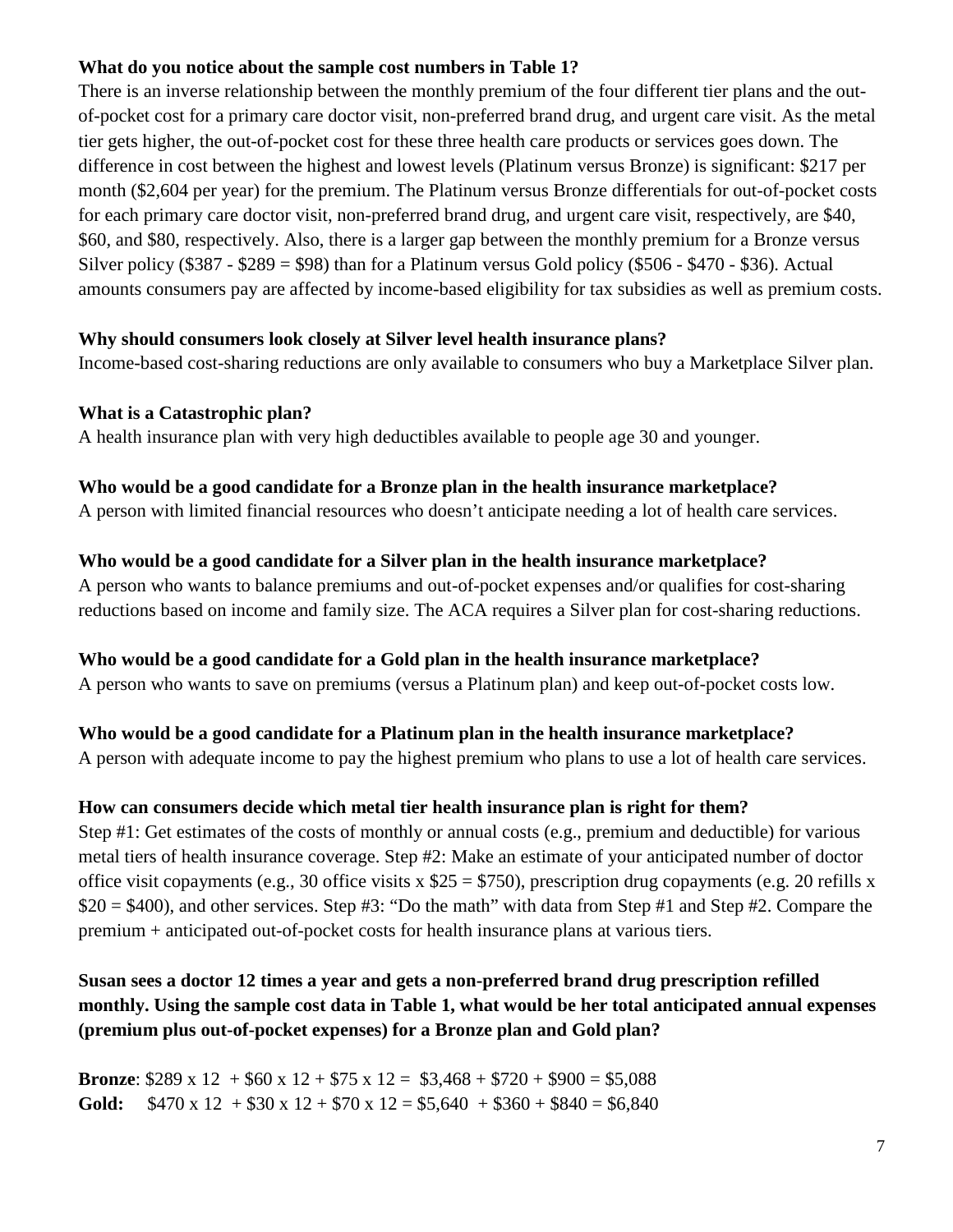5. **Activity 4:** Distribute the *Health Insurance Word Search Puzzle* activity handout that incorporates 12 key concepts and terms from this lesson. The puzzle was created using the web site Puzzle Maker [\(http://www.puzzle-maker.com/](http://www.puzzle-maker.com/) and the words can be found vertically, horizontally, or diagonally from the first letter to the last or vice versa. The words and their definitions (for debriefing) are shown below:

**ACA/** Acronym for Affordable Care Act, a law that requires all Americans to have health insurance. **Bronze** / The Marketplace health insurance plan (of four tiers) with the lowest monthly premiums. **Catastrophic/** Name for a high-deductible insurance plan for people 30 years old or younger. **Claim/** The process of filing paperwork to request benefits under a health insurance policy. **Coinsurance/** A percentage of covered medical expenses that you pay after paying the deductible. **Copayment/** A flat dollar amount that you pay for a doctor's office visit or a prescription drug. **Coverage/** Specific medical products and services that a health insurance policy will pay for. **Deductible/** The amount of covered medical expenses that you pay before health benefits begin. **OOP/** Acronym for out-of-pocket; the OOP Maximum is the most you pay during a policy period. **Platinum/** The Marketplace health insurance plan (of four tiers) with the highest monthly premiums. **Policy/** A written contract with an insurance company that spells out costs and benefits. **Premium/** The amount that is paid to maintain health insurance whether you use it or not.

# **Health Insurance Word Search 12 Key Health Insurance Terms**

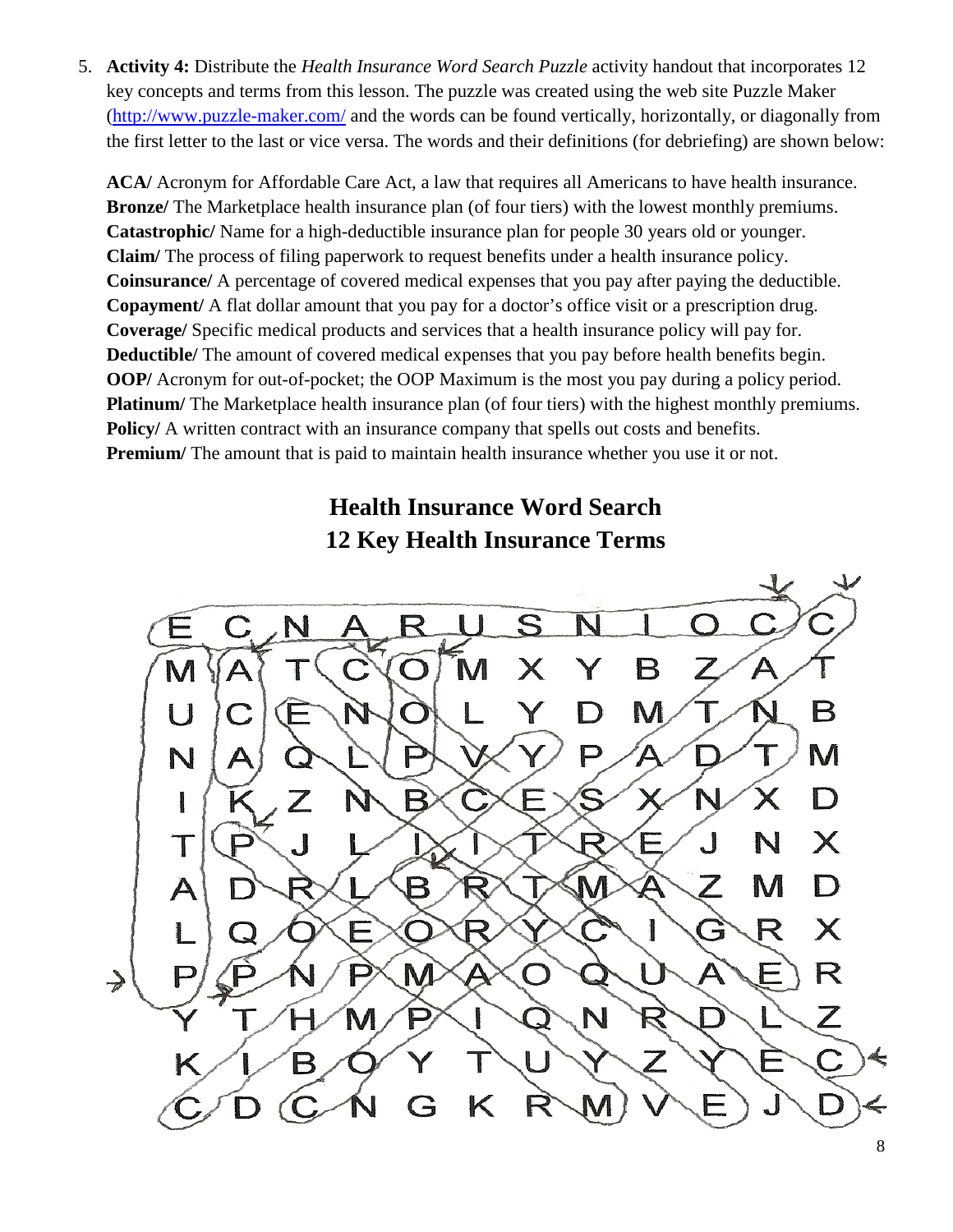6. **Activity 5:** Distribute the *Web Quest: What Happens if You Don't Have Health Insurance?* activity handout and ask students to work together in small groups to find information about what happens when you don't have health insurance to pay medical expenses that result from an injury or accident.

*Answers will vary. Students might report on the individual mandate feature of the Affordable Care Act (ACA) that requires Americans to have health insurance. If they don't, a fee (called a shared responsibility payment or SRP by the IRS) is assessed through their federal income tax return, resulting in a higher tax bill/lower tax refund. The more money that people earn, the higher their SRP will generally be. Another financial consequence is having to pay medical expenses out-of-pocket, often at higher amounts than what would be charged to people belonging to a group plan. There might also be emotional stress resulting from worries about how to pay medical bills or get preventative coverage without health insurance coverage*.

# **CLOSURE**

Ask students if they have any remaining questions about health insurance. Remind them that insurance is meant to cover large financial risks that people can't afford to pay for themselves. Health insurance examples include a severe car accident and a major disease such as cancer. In addition, insurance is only sustainable when many policyholders pay premiums for coverage and a small percentage of them make claims. This principle underlies the Affordable Care Act requirement for every American to have coverage.

# **GLOSSARY**

See the 12 items in the description of Activity #4 (word search). Additional definitions are as follows:

**Exclusions-** Specific medical conditions or situations where an insurance policy does not provide benefits.

**Insurance Agent-** A person who is licensed to sell insurance policies to consumers.

**Insured-** A person receiving coverage under an insurance policy.

**Insurer-** Insurance company that provides coverage to policyholders in exchange for premium payments.

**Metal Tiers-** Estimates of what Affordable Care Act Marketplace health insurance plans will pay for care on a continuum ranging from Bronze (lowest level of coverage) to Platinum (highest level of coverage).

**Policyholder-** A person who has an insurance policy and pays premiums in exchange for coverage.

**Policy Limit**- The maximum amount of benefits that an insurance company will pay to settle a claim.

**Preventative Care-** Services such as annual check-ups, immunizations, and screening exams that are designed to keep people healthy and avoid large medical bills in the future.

**Primary Care Physician-** A doctor who monitors a patient's overall health care, treats routine health problems, and makes referrals to specialists as needed.

**Risk-** The chance of a financial loss as a result of performing daily activities and property ownership.

**Specialist-** A doctor who focuses on a specific area of medicine such as orthopedics or oncology.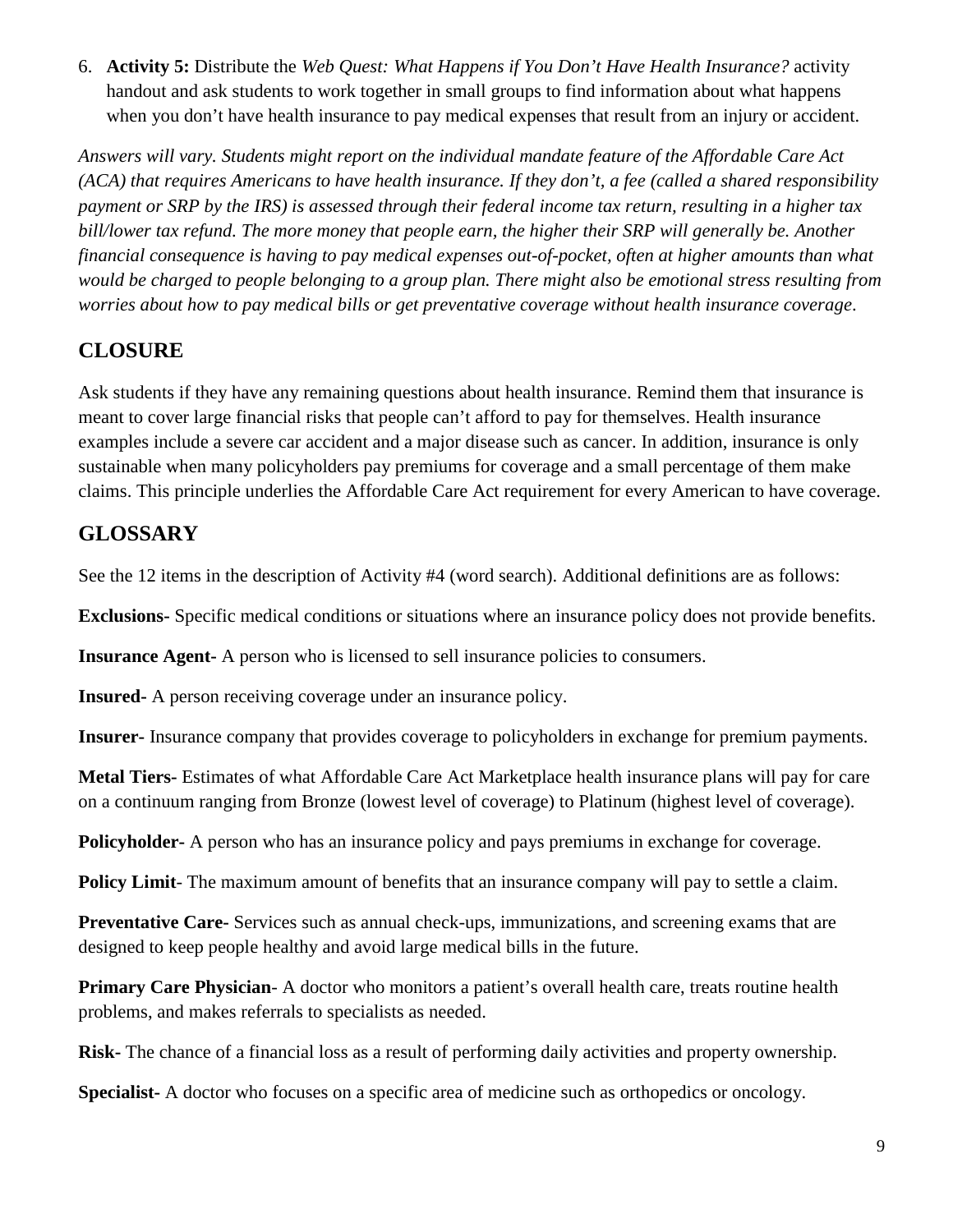## **LEARNING EXTENSIONS**

If time permits, the following activities can be used to extend the depth of this lesson:

- ♦ Show the Humana video *How Do I Choose the Health Care Plan That is Right for Me*? (2:56) <https://www.youtube.com/watch?v=ai38NtMyJwk> to reinforce class content about purchasing health insurance. Debrief the video by asking students to describe key decision-making factors for selecting health insurance (e.g., basic vs. comprehensive coverage, cost of coverage vs. budget, family size, etc.)
- ♦ Invite a local insurance agent as a guest speaker in your class to discuss actual cases of people who had adequate and inadequate amounts of health insurance and how to pick a policy.
- ♦ Invite an Affordable Care Act Marketplace navigator from a local non-profit agency as a guest speaker in your class to discuss the process of enrolling in a Marketplace health insurance plan.
- ♦ Ask your students to do a *Web Quest* to search for information about the cost of certain medical procedures (e.g., lung cancer treatment, heart attack, back surgery, etc.).
- ♦ Have students test their health insurance knowledge with the *Health Insurance Quiz* from the Kaiser Foundation:<http://kff.org/quiz/health-insurance-quiz/>
- ♦ Assign the *Types of Health Insurance Plans* activity from the Next Gen Personal Finance (NGPF) insurance curriculum: [https://www.gooru.org/#collection-play&id=4afa5018-4bea-4196-b00e-](https://www.gooru.org/#collection-play&id=4afa5018-4bea-4196-b00e-901ac78514c8&rid=098ab5af-a2f2-49b0-ab64-17fb144f42fe)[901ac78514c8&rid=098ab5af-a2f2-49b0-ab64-17fb144f42fe.](https://www.gooru.org/#collection-play&id=4afa5018-4bea-4196-b00e-901ac78514c8&rid=098ab5af-a2f2-49b0-ab64-17fb144f42fe) Ask students to read the article about Marketplace plans and fill in the tables that compare the costs, benefits, and features of plan coverage.
- ♦ Use content and activities from the Health Insurance section of the *Life Happens* curriculum by Scholastic: [http://www.scholastic.com/nextgeneration/lessons&worksheets/health.htm.](http://www.scholastic.com/nextgeneration/lessons&worksheets/health.htm) Included in the lesson are a quiz with an answer key, two lessons, and three student activities. The PDF version of the *Health Insurance* lesson is at: [http://www.scholastic.com/nextgeneration/pdf/health-ed-guide.pdf.](http://www.scholastic.com/nextgeneration/pdf/health-ed-guide.pdf)
- ♦ Use content and activities from the Missouri Department of Insurance *Don't Risk It Lesson Plan: Health Insurance:* [https://insurance.mo.gov/Contribute%20Documents/HealthInsLessonPlan.pdf.](https://insurance.mo.gov/Contribute%20Documents/HealthInsLessonPlan.pdf) Included in the lesson are a scenario with a sample math calculation for teachers to discuss and a scenario worksheet with three problems for students to solve for the amount that a consumer must pay.
- ♦ Use content and activities from the Council for Economic Education lesson plan *Break a Leg*: [http://www.econedlink.org/teacher-lesson/312/Break-Leg.](http://www.econedlink.org/teacher-lesson/312/Break-Leg) The lesson includes an article about health care and a [worksheet](http://www.econedlink.org/lessons/docs_lessons/312_worksheet1.pdf) to calculate the out-of-pocket cost of Billy Boarddude's skateboard accident.
- ♦ Use content and activities from insurance lesson plans and projects developed by the Griffith Foundation: [http://www.griffithfoundation.org/k-12/curriculum-online/lesson-plans/.](http://www.griffithfoundation.org/k-12/curriculum-online/lesson-plans/) Included are 30-, 60-, and 120-minute lesson plans about health insurance.
- ♦ Hold an "Is it Fair?" debate about whether the federal government should mandate that American citizens have health insurance from some source (Marketplace plan, employer, government plan).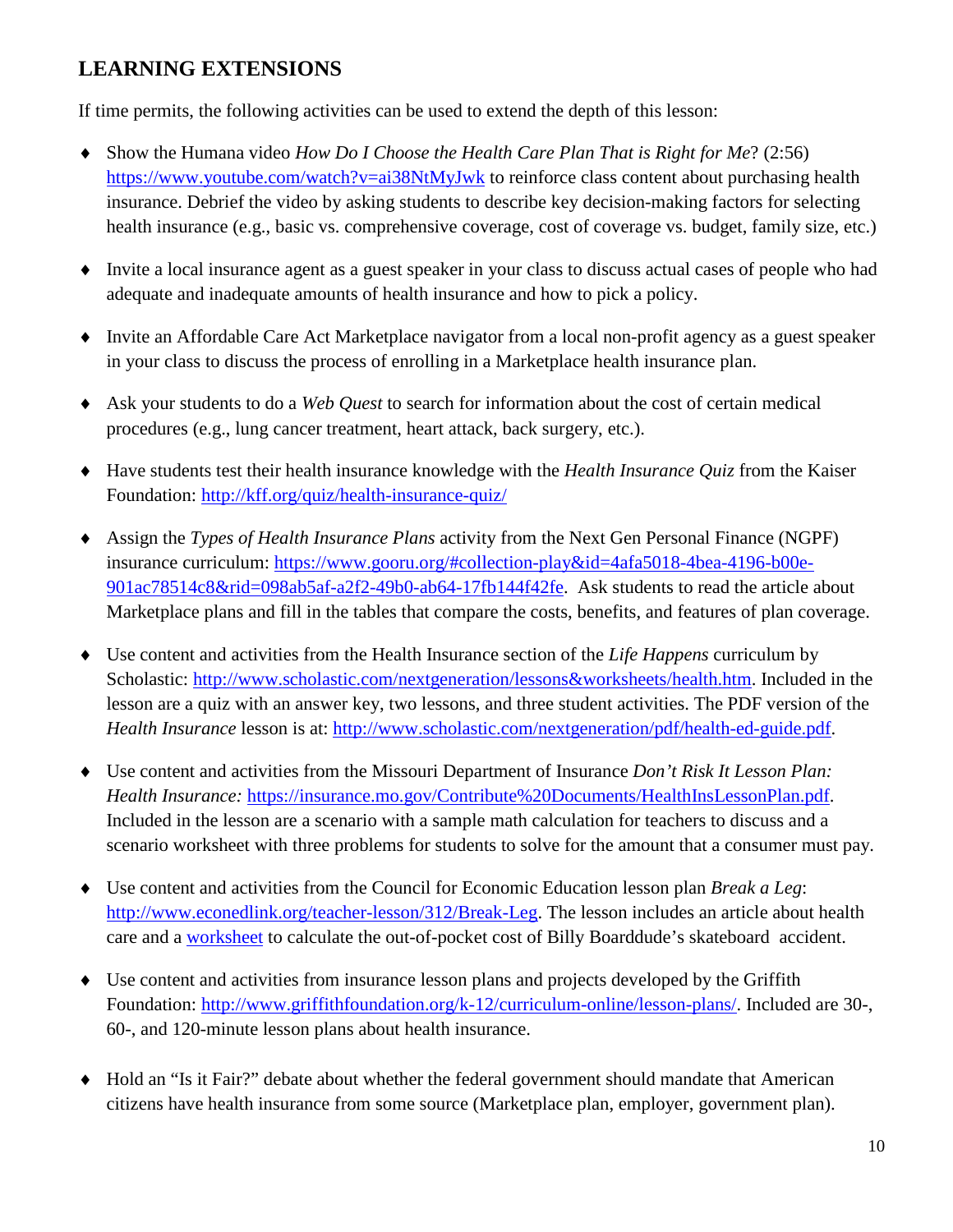## **ASSESSMENT:** *Health Insurance Quiz*

Instructors are encouraged to use the questions below for content review or as a pre-and/or post-test to determine gains in student knowledge about health insurance after teaching this lesson.

Correct answers to the multiple choice and True-False questions are shown in boldface type.

#### **Multiple Choice Questions**

- 1. The term used to describe the amount that a policyholder must pay before a health insurance policy pays any benefits is
	- a. Copayment
	- b. Coinsurance
	- **c. Deductible**
	- d. Out-of-Pocket Maximum
- 2. The term used to describe the percentage of medical expenses paid by a policyholder (e.g., 20%) is
	- a. Copayment
	- **b. Coinsurance**
	- c. Deductible
	- d. Out-of-Pocket Maximum
- 3. The term used to describe a specific dollar amount (e.g., \$25) that is charged for a medical service or prescription drug is
	- **a. Copayment**
	- b. Coinsurance
	- c. Deductible
	- d. Out-of-Pocket Maximum
- 4. The term used to describe the annual limit after which a health insurance company will cover 100% of medical expenses is
	- a. Copayment
	- b. Coinsurance
	- c. Deductible

### **d. Out-of-Pocket Maximum**

- 5. You have a health insurance policy with a \$500 annual deductible and \$150 per day copayment for hospital expenses. You are hospitalized for five days and the bill (after group insurance discounts) comes to \$10,000. How much of the hospital bill will you be expected to pay yourself?
	- a. \$500
	- b. \$750
	- **c. \$1,250**
	- d. \$8,750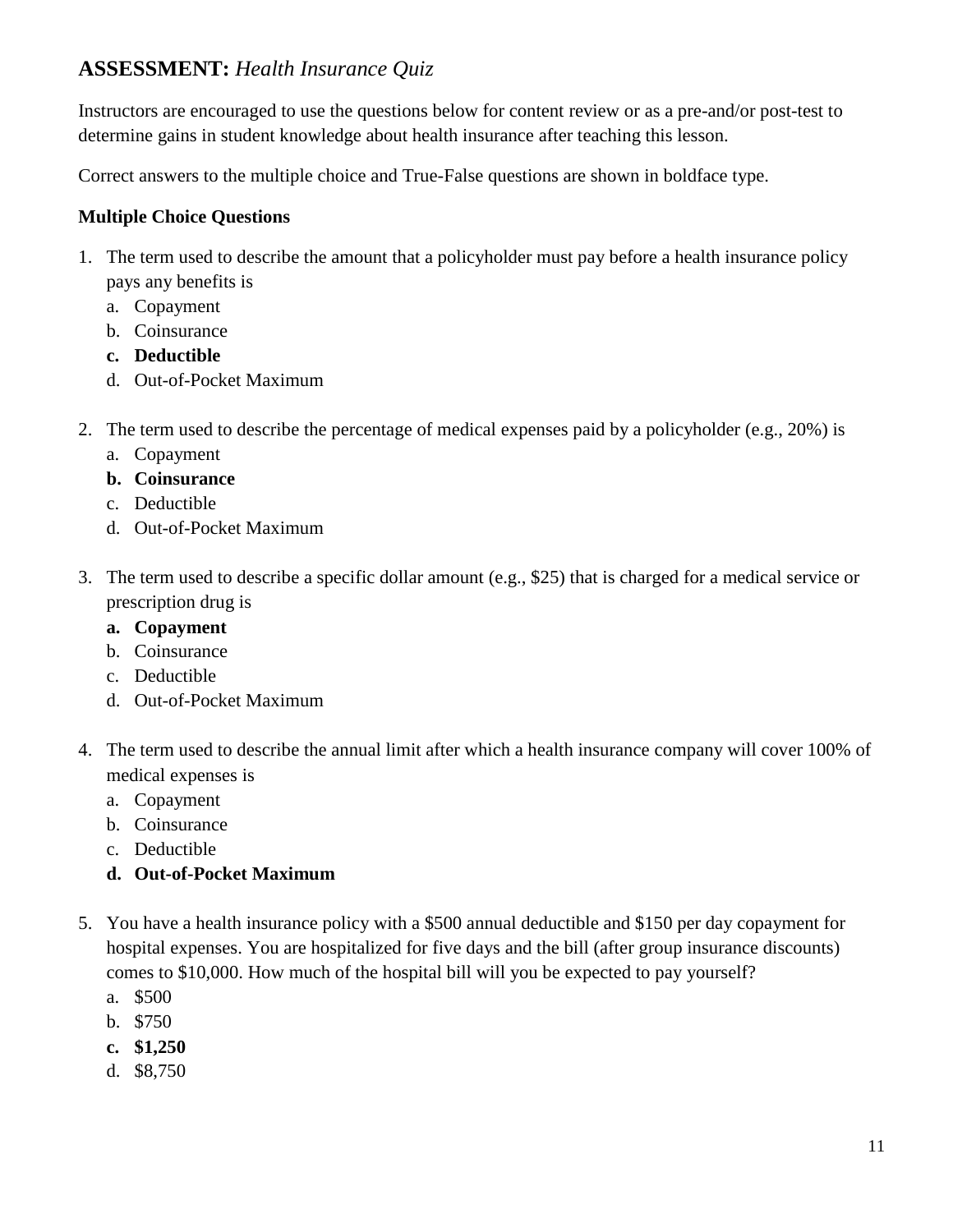#### **True-False Questions**

- 1. Bronze plans in the health insurance Marketplace have the lowest premium cost and highest out-ofpocket cost. **(TRUE: Bronze plans are the lowest tier of the four metal tiers: Bronze, Silver, Gold, and Platinum. They pay 60% of medical costs versus 90% for a Platinum plan. Policyholders who have a Bronze plan will pay a lower premium for their policy (versus other metal tiers) but higher out-of-pocket expenses when they require medical services)**
- 2. Once you buy a health insurance policy, your premium cannot change. **(FALSE: Insurance companies frequently assess the cost of providing coverage based on their claims history and changes in the cost of medical care. Like auto insurance policy premiums, health insurance policy premiums are subject to change in the future. Consumers need to pay attention to policy changes as they occur)**
- 3. Health insurance premiums are charged only when you use health care services **(FALSE: A health insurance premium is a fixed payment that policyholders must pay on a regular schedule (e.g., every month) regardless of whether they use health care services. Premiums are dollars that are collected from many people and used by insurance companies to pay the claims of a relatively few)**
- 4. The terms coinsurance and copayment refer to the same thing **(FALSE: Coinsurance is calculated as a percentage of covered services after the deductible is paid; e.g., 20% of the remaining balance. A copayment is a flat dollar amount that is charged regardless of the cost of a medical service; e.g., \$25 for a doctor's office visit or \$5 for a generic prescription drug)**
- 5. With a limited number of exceptions, every American is required to purchase health insurance. **(TRUE: Under the individual mandate feature of the Affordable Care Act, all Americans are required to have a health care plan. If they do not, fees that are assessed through their tax return apply)**

## **REFERENCES AND RESOURCES**

*Health Insurance*. Next Generation (Scholastic): [http://www.scholastic.com/nextgeneration/pdf/health-ed](http://www.scholastic.com/nextgeneration/pdf/health-ed-guide.pdf)[guide.pdf.](http://www.scholastic.com/nextgeneration/pdf/health-ed-guide.pdf)

Kapoor, J.R., Dlabay, L.R., Hughes, R.J., & Hart, M.M. (2016). *Focus on Personal Finance*. New York, NY: McGraw Hill Education.

*My Perfect Plan Lesson 17: Activity Sheet #1. Practical Money Skills:* [https://www.practicalmoneyskills.com/foreducators/lesson\\_plans/lev9-12/SA\\_Lesson17.pdf.](https://www.practicalmoneyskills.com/foreducators/lesson_plans/lev9-12/SA_Lesson17.pdf)

*My Smart Choice Health Insurance Guide.* (2013). University of Maryland Cooperative Extension: [https://www.extension.umd.edu/sites/default/files/\\_images/programs/insure/My%20Smart%20Choice%20](https://www.extension.umd.edu/sites/default/files/_images/programs/insure/My%20Smart%20Choice%20Health%20Insurance%20Guide%204-3-13.pdf) [Health%20Insurance%20Guide%204-3-13.pdf.](https://www.extension.umd.edu/sites/default/files/_images/programs/insure/My%20Smart%20Choice%20Health%20Insurance%20Guide%204-3-13.pdf)

Pareto, C. (2016). *Intro to Insurance: Health Insurance*. Investopedia: [http://www.investopedia.com/university/insurance/insurance4.asp.](http://www.investopedia.com/university/insurance/insurance4.asp)

*The Requirement to Buy Coverage Under the Affordable Care Act* (2016): [http://kff.org/infographic/the](http://kff.org/infographic/the-requirement-to-buy-coverage-under-the-affordable-care-act/)[requirement-to-buy-coverage-under-the-affordable-care-act/.](http://kff.org/infographic/the-requirement-to-buy-coverage-under-the-affordable-care-act/)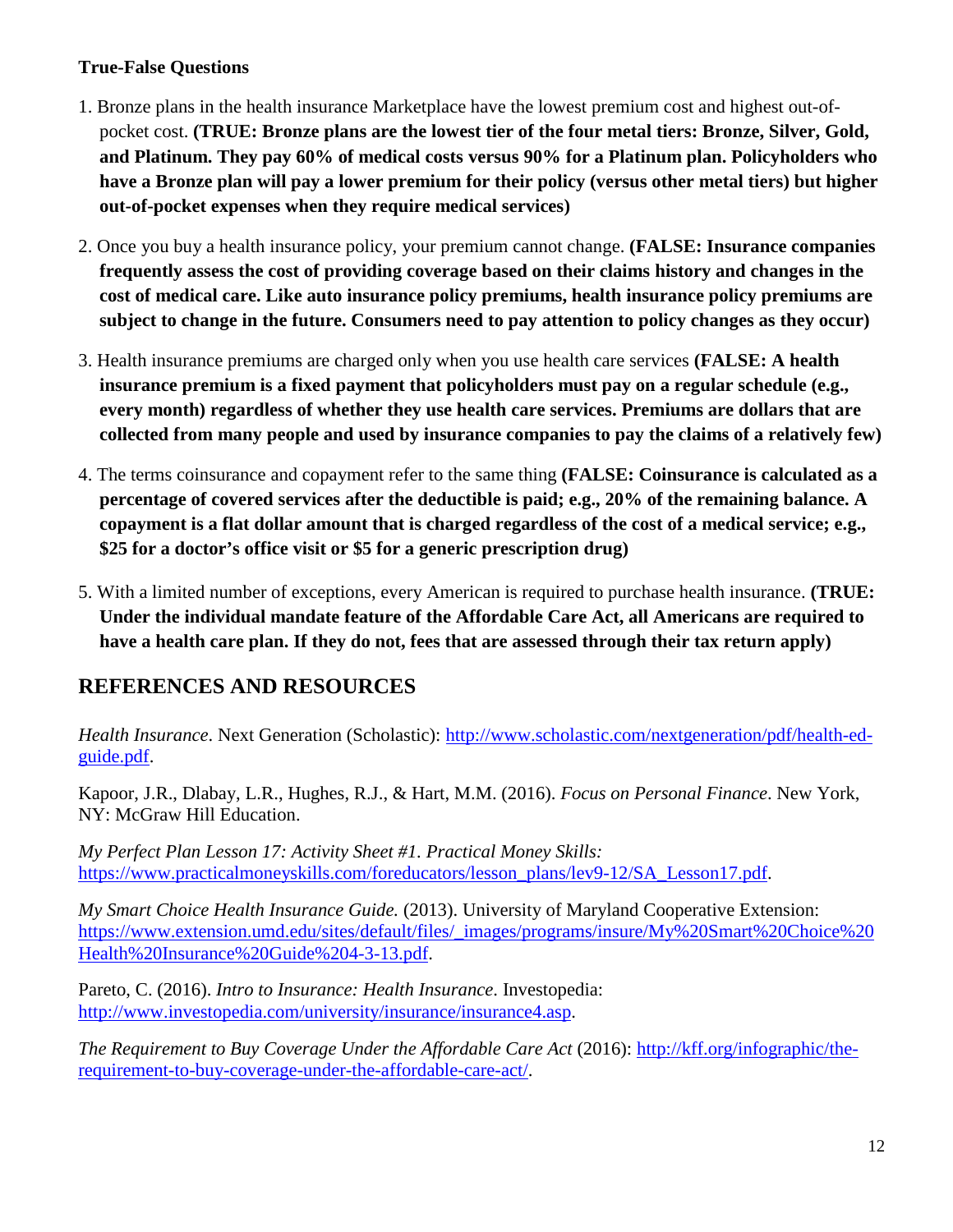# **What Do I Already Know About Health Insurance?**

Health insurance is a topic that is frequently in the news. Therefore, you may already know some things about this topic from news reports, advertisements, or personal experiences receiving health care services.

Reflect on the following five questions below.

1. What personal experiences have you had as a health insurance consumer?

2. What personal observations have you had about receiving health care services and using health insurance?

3. What have you heard or read about health insurance?

4. What television shows, movies, or advertisements relate to the topic of health insurance?

5. What questions do you have about health insurance?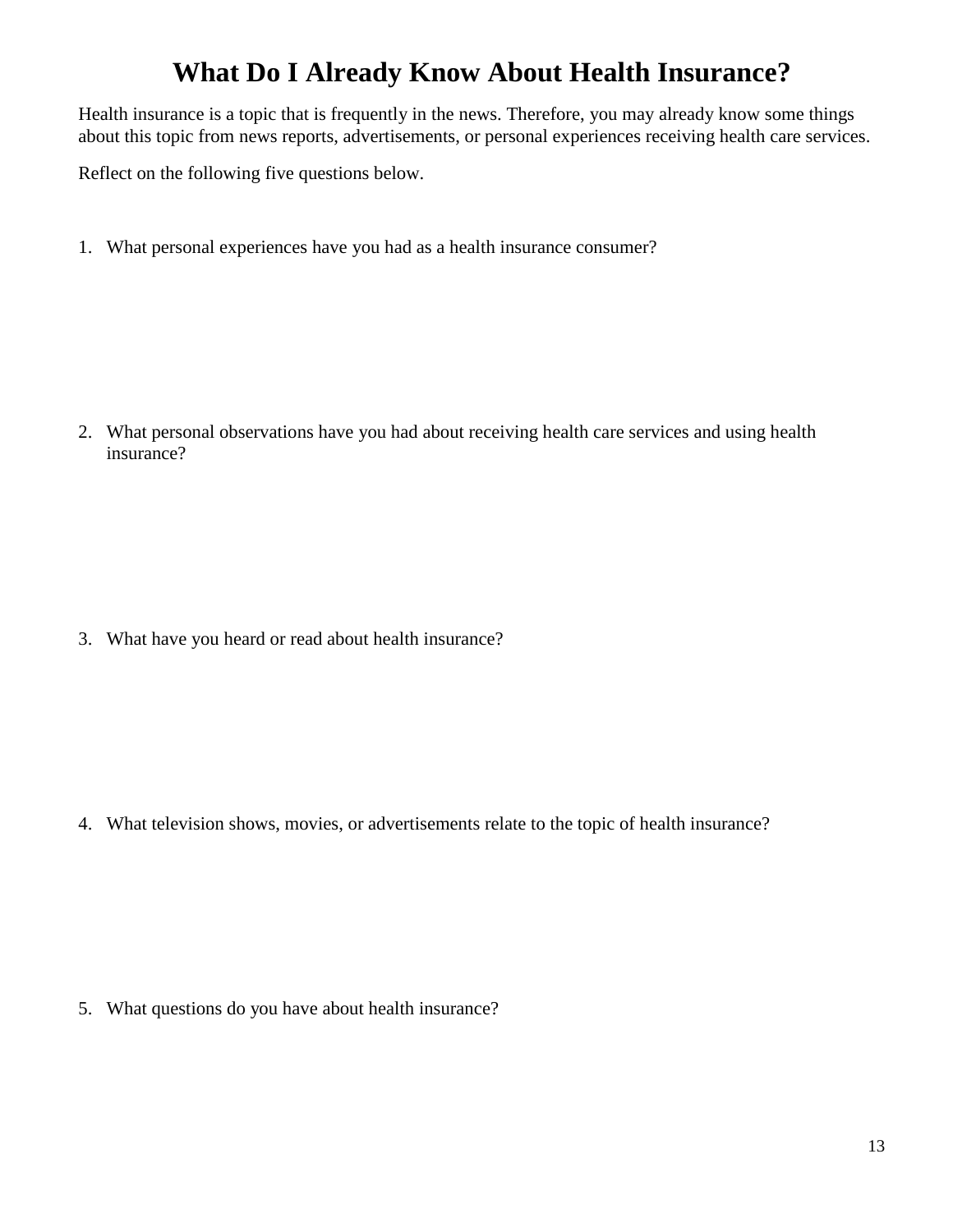# **Health Insurance Handout**

#### **Instructions:**

- 1. You will be shown two short YouTube videos about health insurance: *How Does Health Insurance Work?* and *How do Deductibles and Copays Work?*
- 2. Watch each video closely and answer the questions below.
- 3. Be prepared to discuss what you learned with the entire class.

How does health insurance work?

What are the financial benefits of having health insurance?

What is the term used to describe the payment made to maintain a health insurance policy?

How does the term "safety in numbers" apply to health insurance?

What is the term used to describe the amount of money that policyholders must pay themselves for health care services before health insurance benefits begin?

What is the relationship between insurance premiums and deductibles?

With an unpaid \$1,000 annual deductible and \$800 medical bill, how much will insurance pay?

What is the term used to describe the set price (e.g., \$15) that people pay when they see a doctor?

What is the term used to describe the percentage of covered medical expenses paid by health insurance after the annual deductible is met?

What is the term for the maximum amount that someone is responsible for paying out-of-pocket for health insurance claims in one year?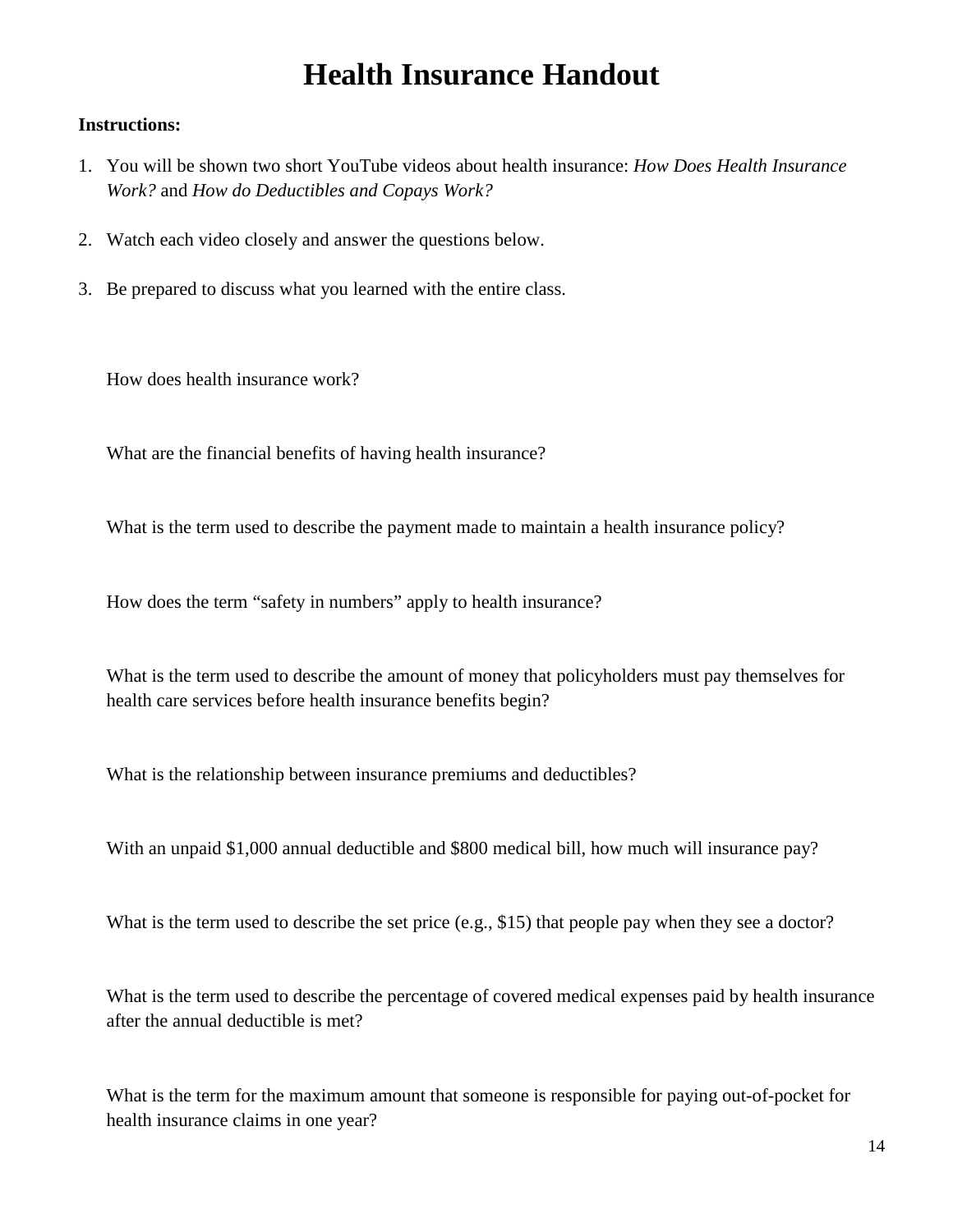# **Health Insurance Math**

#### **Instructions:**

- 1. You will be shown a short YouTube video about health insurance called *Understanding Your Health Insurance Costs*
- 2. Watch the video closely and then answer the math problems below.
- 3. Be prepared to discuss what you learned with the entire class.

Let's say your health insurance plan has the following features:

- *Deductible:* \$500
- *Coinsurance:* 80/20 (you pay the 20%; insurance company pays 80%)
- *Out-of-Pocket Maximum:* \$5,000

Now, let's say that you go to the hospital and incur \$7,500 worth of medical expenses. How much do you have to pay out of pocket?

What would be your out-of-pocket cost for \$20,000 of annual medical expenses?

What would be your out-of-pocket cost for \$40,000 of annual medical expenses?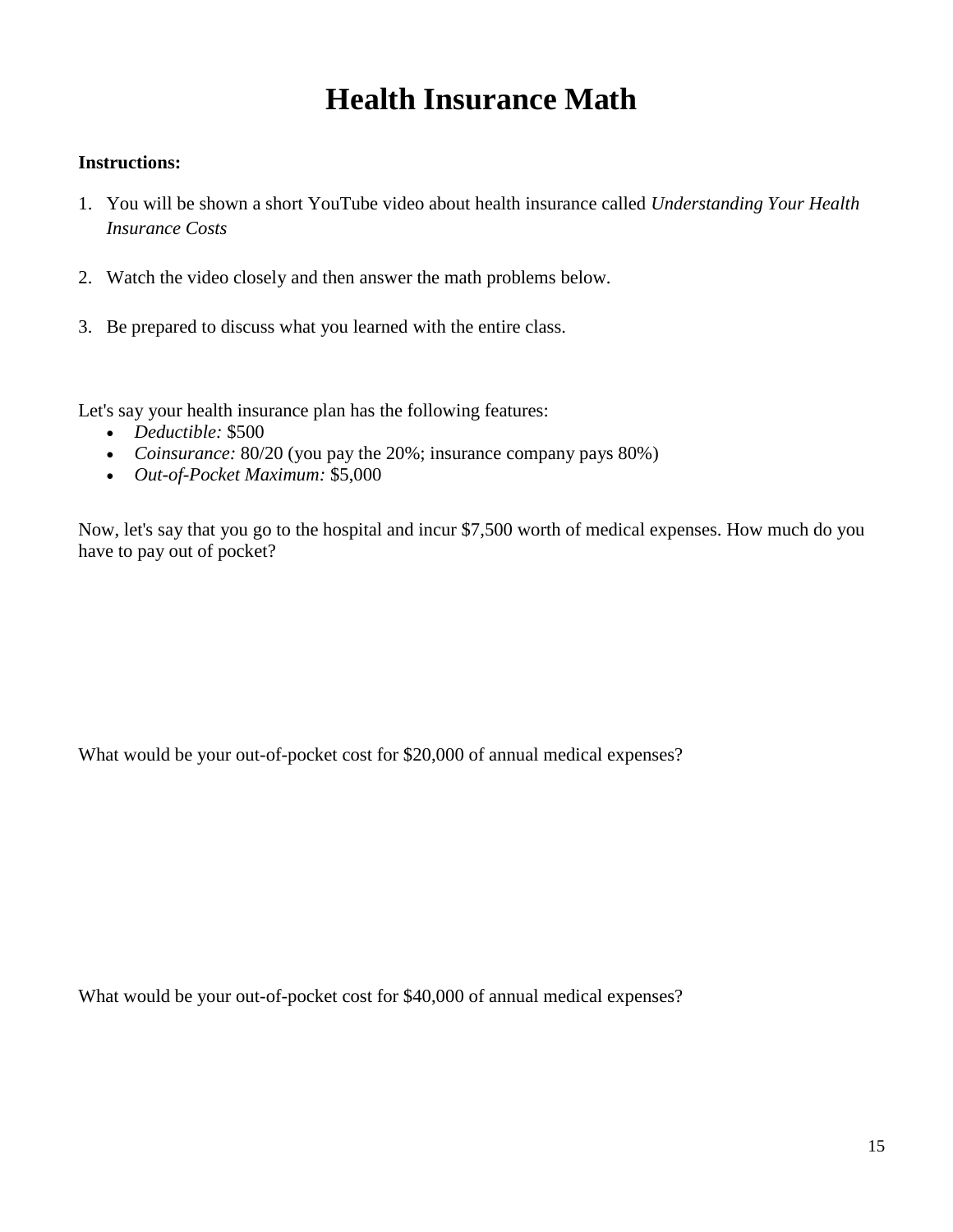# **Health Insurance Cost Comparison Activity**

Read the Consumers Union publication *Bronze, Silver, Gold, or Platinum: How to Choose the Right Level of Coverage* [\(http://consumersunion.org/research/bronze-silver-gold-or-platinum-how-to-choose-the-right](http://consumersunion.org/research/bronze-silver-gold-or-platinum-how-to-choose-the-right-level-of-coverage-in-covered-california/)[level-of-coverage-in-covered-california/\)](http://consumersunion.org/research/bronze-silver-gold-or-platinum-how-to-choose-the-right-level-of-coverage-in-covered-california/). Then form a small group and discuss the questions below:

Why are health insurance plans sold in Marketplaces labeled with the names of metals like the medals given to athletes at the Olympics?

What is the relationship between metal tiers and health insurance premiums?

What do you notice about the sample cost numbers in Table 1?

Why should consumers look closely at Silver level health insurance plans?

What is a Catastrophic plan?

Who would be a good candidate for a Bronze plan in the health insurance marketplace?

Who would be a good candidate for a Silver plan in the health insurance marketplace?

Who would be a good candidate for a Gold plan in the health insurance marketplace?

Who would be a good candidate for a Platinum plan in the health insurance marketplace?

How can consumers decide which metal tier health insurance plan is right for them?

Susan sees a doctor 12 times a year and gets a non-preferred brand drug prescription refilled monthly. Using the sample cost data in Table 1, what would be her total anticipated annual expenses (premium plus out-of-pocket expenses) for a Bronze plan and Gold plan?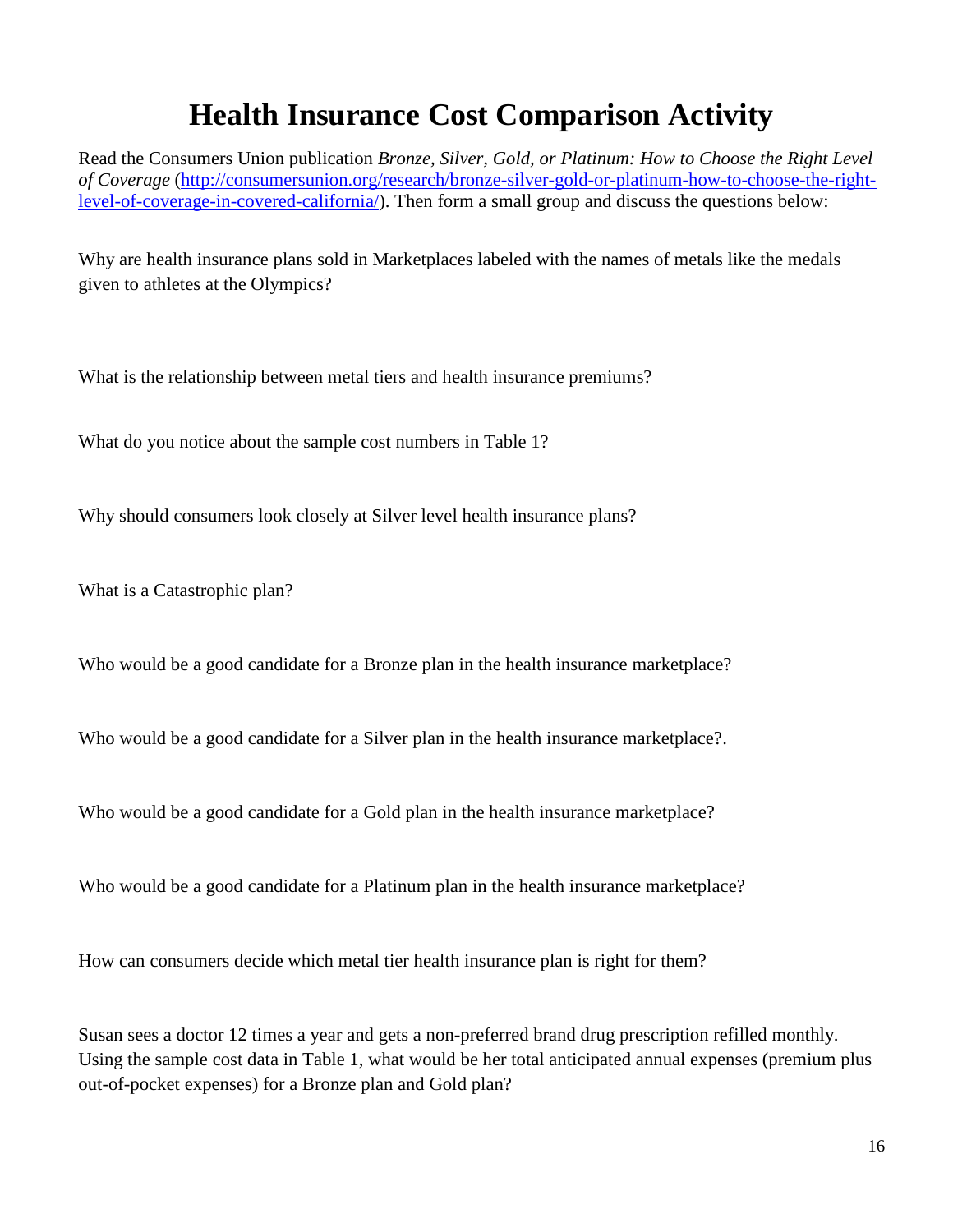# **Health Insurance Word Search 12 Key Health Insurance Terms**

Find the 12 health insurance terms listed below and circle them.

|                |                  |     | ECNARUSNIOCC          |  |               |  |     |             |
|----------------|------------------|-----|-----------------------|--|---------------|--|-----|-------------|
| M              | $\triangleright$ |     | T C O M X Y B Z A     |  |               |  |     | $\top$      |
| U              |                  |     | CENOLYDMT             |  |               |  | N   | B           |
|                |                  |     | NAQLPVYPA             |  |               |  | D T | M           |
| <b>CONVERT</b> |                  |     | K Z N B C E S X N X D |  |               |  |     |             |
|                | $\mathsf P$      | J   | LIITREJNX             |  |               |  |     |             |
| $\mathsf{A}$   | D                | R   |                       |  | B R T M A Z M |  |     | D           |
| L              |                  |     | Q O E O R Y C I G R X |  |               |  |     |             |
| P              | P                | N.  | PMAOQUAE              |  |               |  |     | $\mathsf R$ |
| Y              |                  | H I | MPIQNRDL              |  |               |  |     | Z           |
| K              | $\mathbf{I}$     |     | BOYTUYZY              |  |               |  | E   | $\mathbf C$ |
|                |                  |     | CDCNGKRMVEJ           |  |               |  |     | D           |

**ACA** 

Bronze Catastrophic Claim

Coinsurance

Copayment

Coverage Deductible

**OOP** 

Platinum

Policy

Premium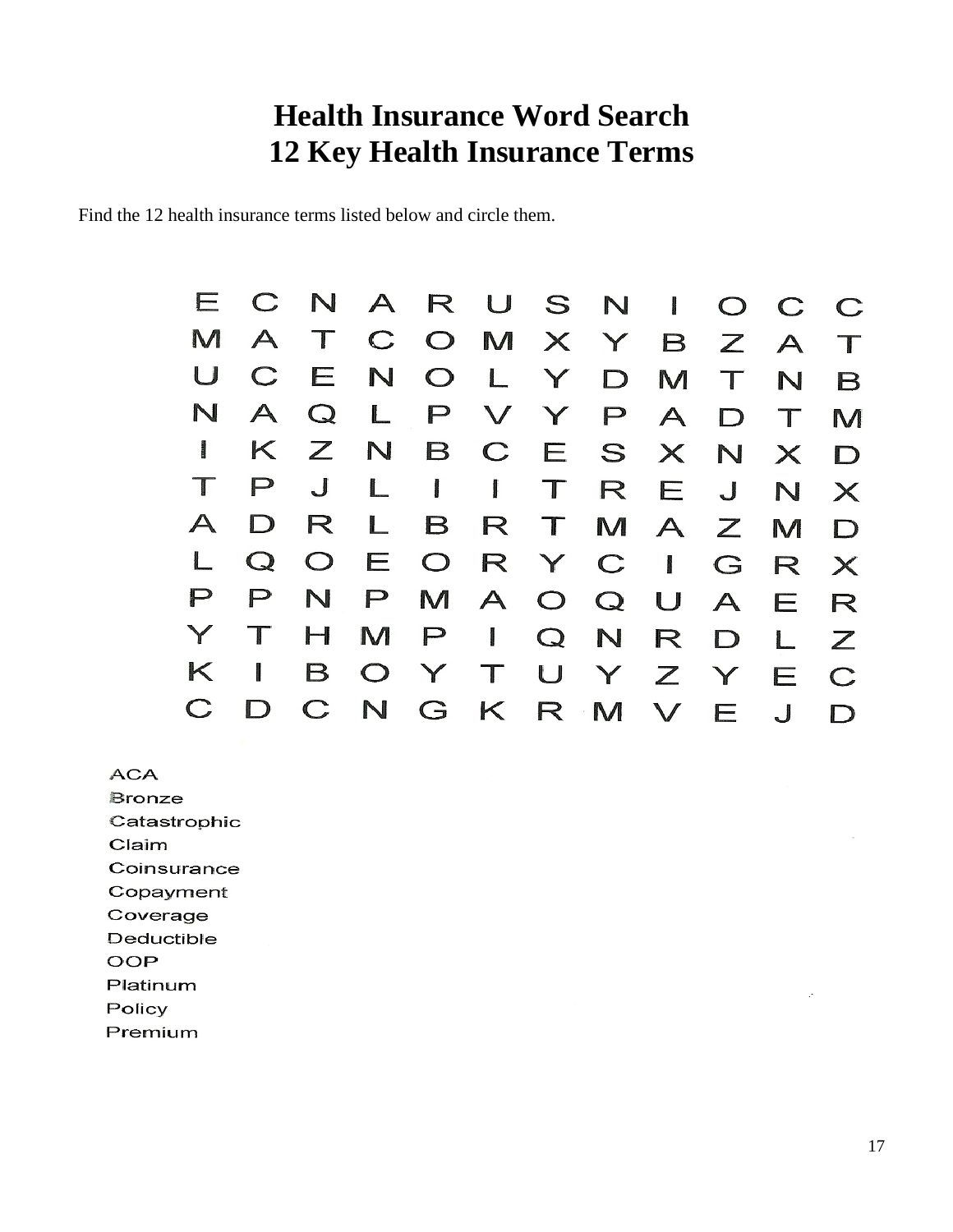# **Web Quest: What Happens if You Don't Have Health Insurance?**

#### **Instructions:**

- 1. Go to an online search engine (e.g., Google, Bing) and search for terms such as "no health insurance," "uninsured," and "what happens when you don't have health insurance?"
- 2. Read three articles (not paid advertisements) that describe what happens when people do not have a health insurance plan.
- 3. When you are done reading, complete the table below by listing the source of the three articles that you read and a summary of what you learned.
- 4. Be prepared to discuss the information that you found with the entire class.

| <b>Source of Information</b> | <b>Description of What Happens When Someone</b><br><b>Does Not Have Health Insurance</b> |
|------------------------------|------------------------------------------------------------------------------------------|
|                              |                                                                                          |
|                              |                                                                                          |
|                              |                                                                                          |
|                              |                                                                                          |
|                              |                                                                                          |
|                              |                                                                                          |
|                              |                                                                                          |
|                              |                                                                                          |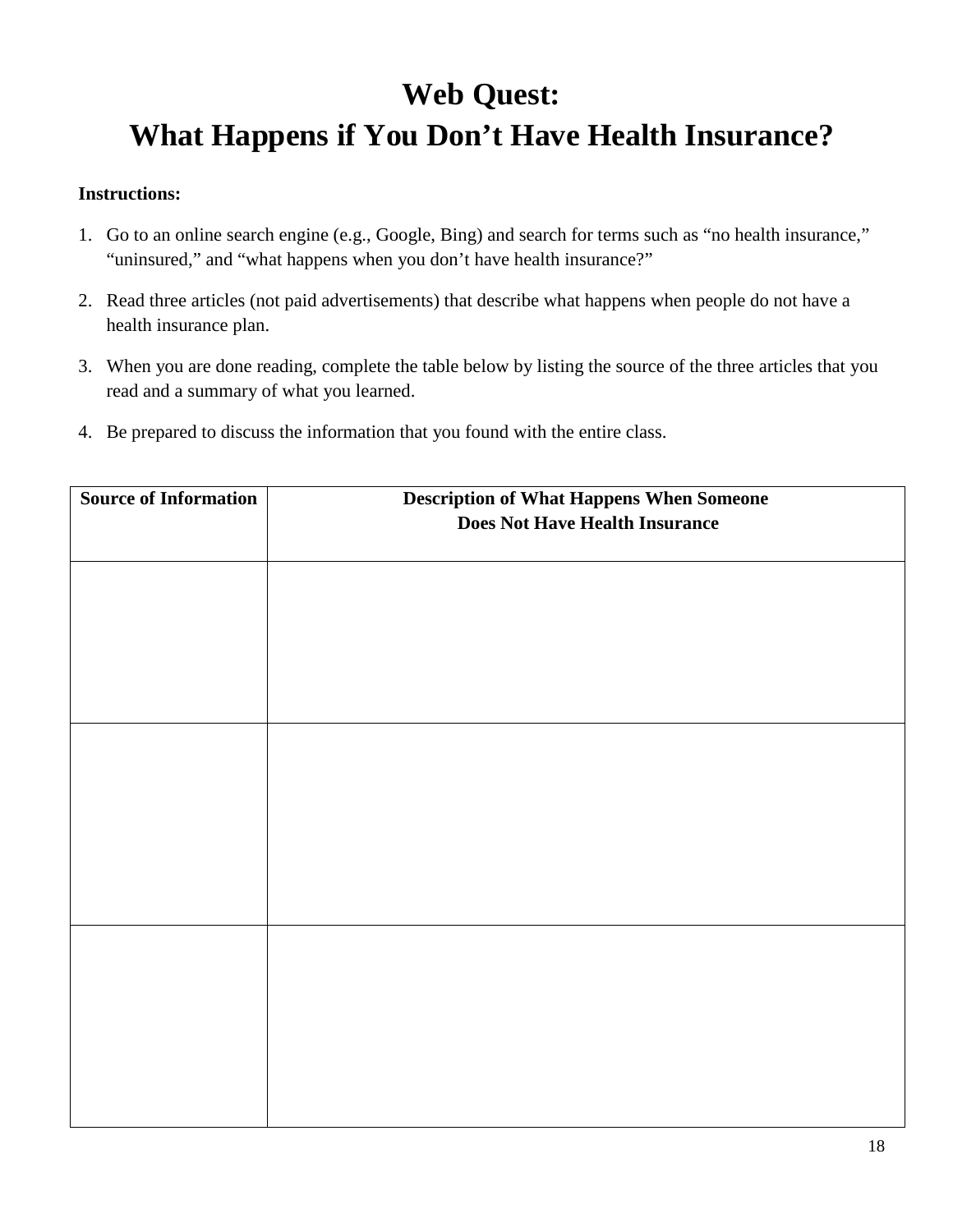# *Health Insurance Quiz*

### **Multiple Choice Questions:**

#### **Circle the correct answer from among the four answers provided.**

- 1. The term used to describe the amount that a policyholder must pay before a health insurance policy pays any benefits is
	- a. Copayment b. Coinsurance
	- c. Deductible d. Out-of-Pocket Maximum
- 2. The term used to describe the percentage of medical expenses paid by a policyholder (e.g., 20%) is
	- a. Copayment b. Coinsurance
	- c. Deductible d. Out-of-Pocket Maximum
- 3. The term used to describe a specific dollar amount (e.g., \$25) that is charged for a medical service or prescription drug is
	- a. Copayment b. Coinsurance
	- c. Deductible d. Out-of-Pocket Maximum
- 4. The term used to describe the annual limit after which a health insurance company will cover 100% of medical expenses is
	- a. Copayment b. Coinsurance c. Deductible d. Out-of-Pocket Maximum
- 5. You have a health insurance policy with a \$500 annual deductible and \$150 per day copayment for hospital expenses. You are hospitalized for five days and the bill (after group insurance discounts) comes to \$10,000. How much of the hospital bill will you be expected to pay yourself?
	- a. \$500 b. \$750 c. \$1,250 d. \$8,750

## **True-False Questions:**

**Mark "T" for True or "F' for False in the space before each question.**

- \_\_\_\_\_1. Bronze plans in the health insurance Marketplace have the lowest premium cost and highest outof-pocket cost.
- \_\_\_\_\_2. Once you buy a health insurance policy, your premium cannot change.
- \_\_\_\_\_3. Health insurance premiums are charged only when you use health care services.
- \_\_\_\_\_4. The terms coinsurance and copayment refer to the same thing.
- \_\_\_\_\_5. With a limited number of exceptions, every American is required to purchase health insurance.